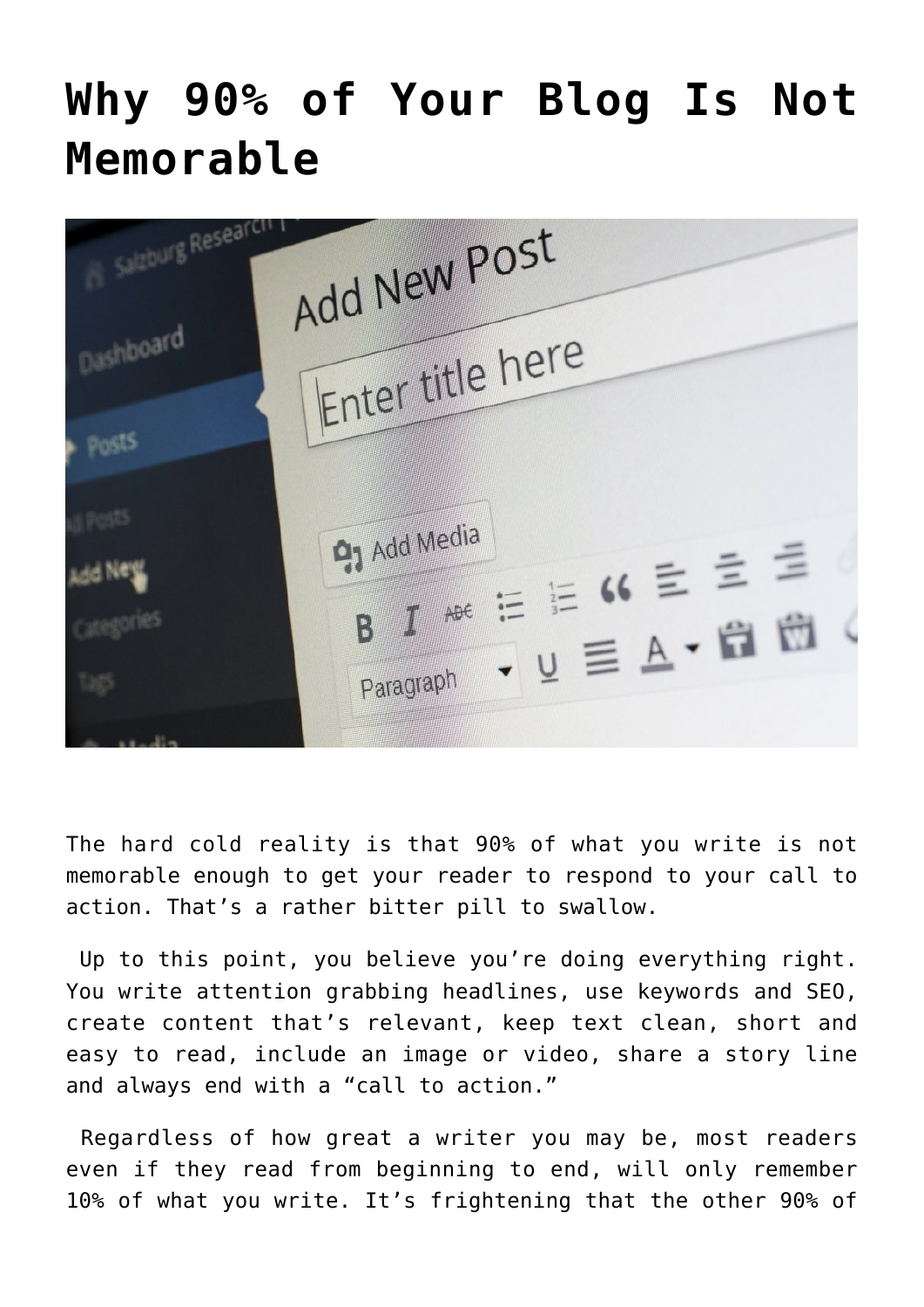your coherent message that you agonized over is not as memorable.

[A reader will remember only 10% of what you write. Click To](https://twitter.com/intent/tweet?url=http%3A%2F%2Fwww.moneywomenandbrains.com%2F%3Fp%3D7972&text=A%20reader%20will%20remember%20only%2010%25%20of%20what%20you%20write.&via=https://twitter.com/JoyceHansen&related=https://twitter.com/JoyceHansen) [Tweet](https://twitter.com/intent/tweet?url=http%3A%2F%2Fwww.moneywomenandbrains.com%2F%3Fp%3D7972&text=A%20reader%20will%20remember%20only%2010%25%20of%20what%20you%20write.&via=https://twitter.com/JoyceHansen&related=https://twitter.com/JoyceHansen)

According to the cognitive neuroscientist, Carmen Simon, being memorable is about "… improving content to control what people remember."

Begin by asking yourself –

- What is your memorable brand message?
- What do you want your reader to remember?
- What words can you link to strong emotions which will create a memory back to you?
- What do you want your reader to do?

After all, "… marketing is about persuasion and persuasion relies on memory. If people don't remember what you want them to remember, how are they going to be persuaded to decide what you want them to decide?"

Share your thoughts about how much you think you remember from a blog you recently read.

## **Analysis**

After reading about Dr. Simon's research, I decided to depart from my usual blog writing style and incorporate her suggestions. Here's what I did to make this blog post more memorable. You be the judge if it works for you.

Kept the original content message brief

Identified a reader problem in the first sentence

Used attention getting descriptive and emotional words: *hard cold reality, bitter pill, frightening, agonized*